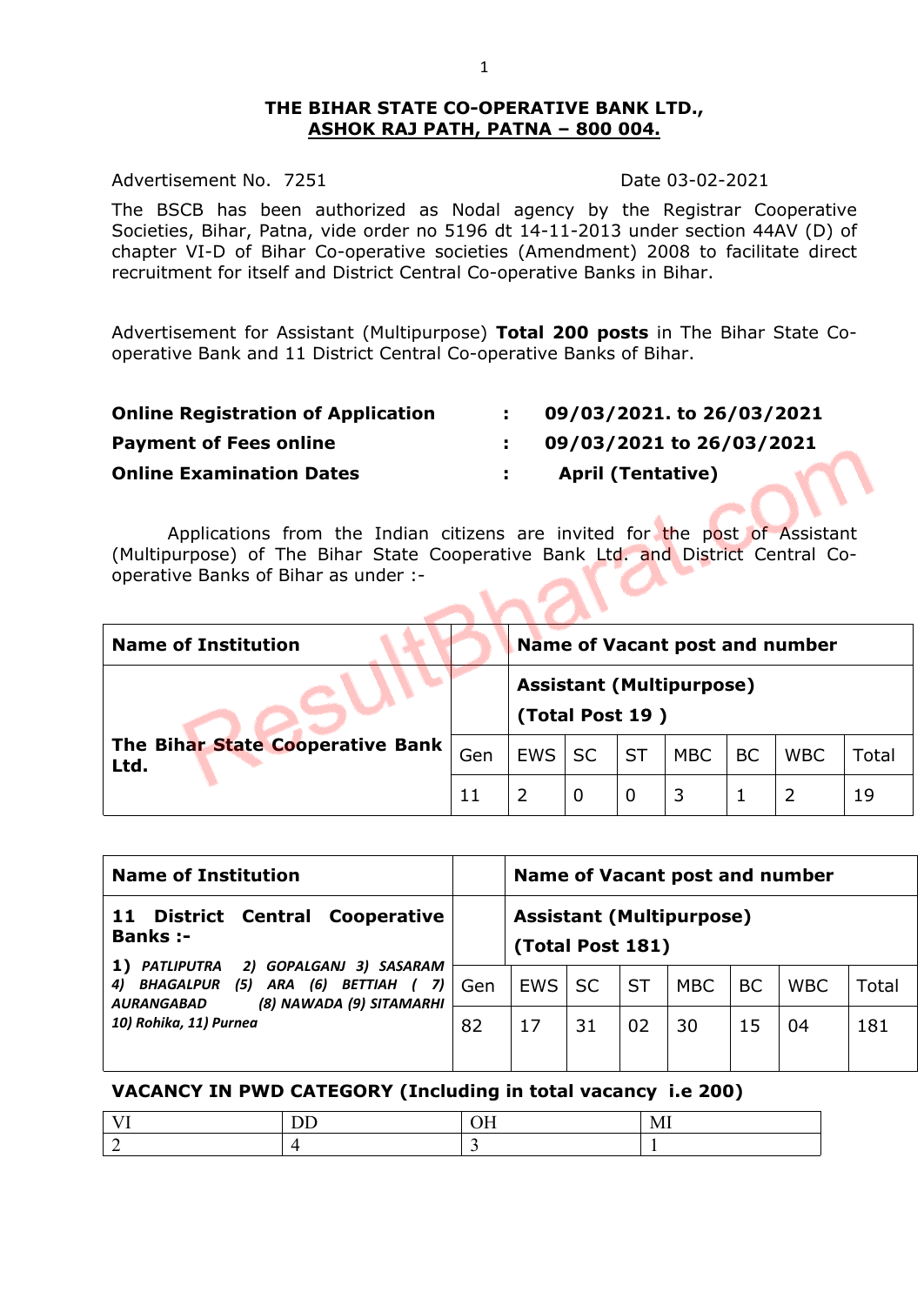## **Eligibility and Manner of Application :**

- 1. Educational Qualification: Graduate or Equivalent from any UGC recognized university of India.
	- **2.** Interested candidates should register themselves on BSCB website **bscb.co.in** They must deposit required online examination fee via online payment gateway. Other instructions regarding filing of application form and examination fee payment are available in the application form at BSCB website bscb.co.in. **All candidates are compulsorily required to furnish mobile no. and E-mail ID in online form which is mandatory. Application could be submitted from 09/03/2021 TO 26/03/2021**
- 3. EXAMINATION FEE :- Rs.550/- (Five hundred fifty only)-For SC/ST/PHD

Rs750./-(Seven hundred fifty only)-For Gen. OBC and others.

#### 4). **RESERVATION :**

- a. Reservation will be given in terms of reservation rules/ regulations as per Govt. of Bihar.
- b. The benefit of reservation is given only to the permanent domiciles of Bihar. The Candidate who claims for BC/ MBC reservation benefit will have to submit the Caste Certificate issued by the Competent Authority of his/ her home district in the prescribed Performa of Govt. of Bihar issued before not more than a year. The Candidates belonging to SC/ST are required to submit only caste certificate issued by the competent authority of his/her home district.
- c. The Candidate who claims for reservation against relatives of Freedom Fighter as per Govt. of Bihar Resolution, will have to submit the Certificate issued by the Competent Authority in the prescribed Performa of Govt. of Bihar.
- d. The Candidate who claims for reservation under PWD category will have to follow all terms and condition get forth by Govt. of Bihar (Appendix enclosed).
- e. If a Candidate does not produce valid certificate of Caste & Freedom Fighter, Divyang persons. (as applicable), in original at the time of document's verification, his/ her claim for such reservation benefit will be forfeited and his/ her Candidature will be considered under UR category/ general candidate. There is no reservation for EX-service man-so there is no relaxation in age and/or fee for them.
- 5. Payment of Examination fee can be made through online gateway incorporated in the online application form. Payment of fees through any other mode will not be accepted. Once the fee is paid , it would not be refunded.
- 6. Bank wise vacancies, reserved posts, educational qualifications, age limit, profile of examination and emoluments for selected candidates are available on BSCB website in details. Vacancies might be increased or reduced.
- 7. No call letter will be posted at the address of applicants. Call letters can be downloaded from BSCB website **bscb.co.in.** Online examination will be conducted in the Month of February2021 on various dates and at various examination centers for which candidates will be informed later.
- 8. In case of any dispute relating to the recruitment will be under the purview of Patna High Court.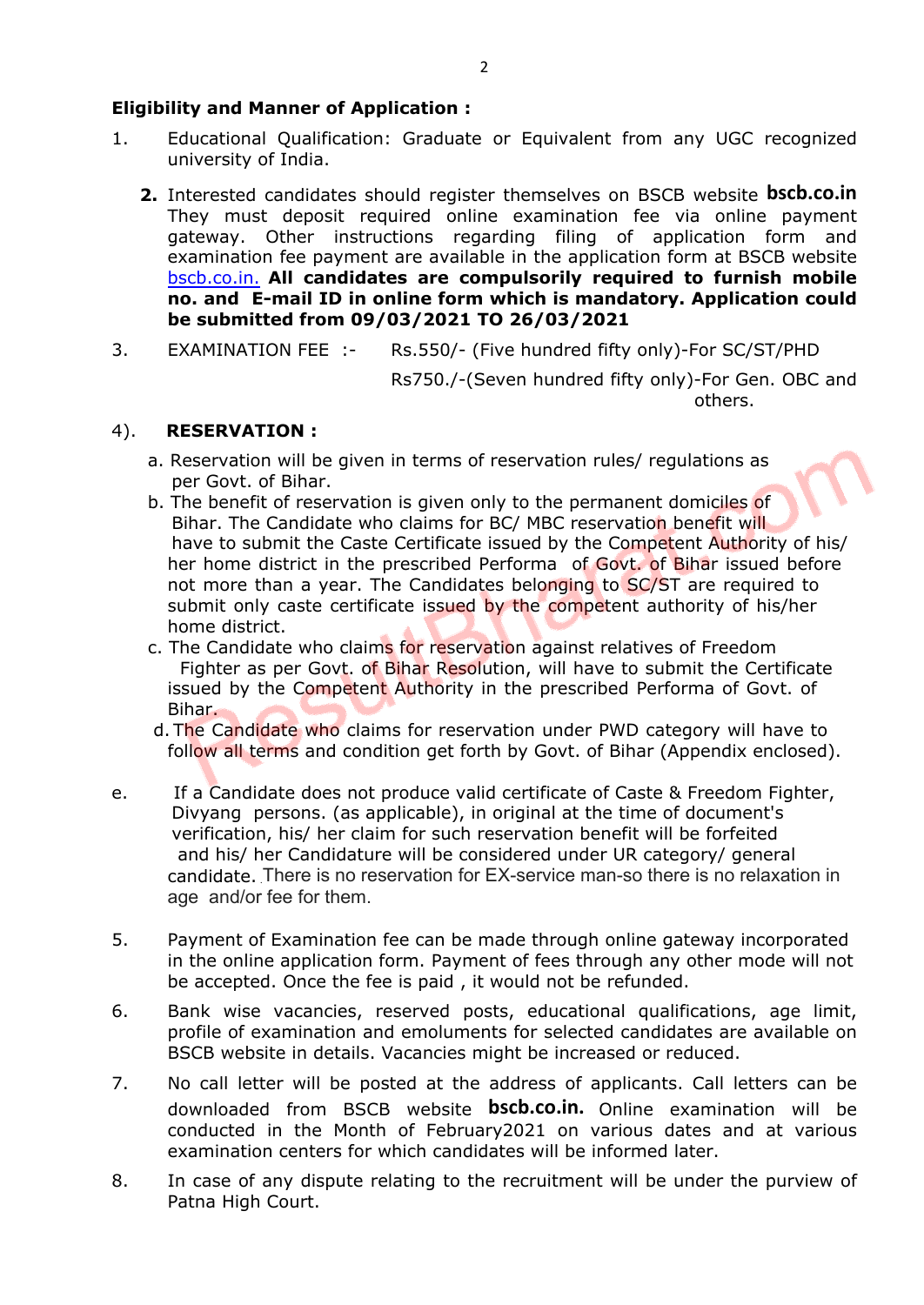9. EWS - Reservation for Economically Weaker section in recruitment is 10% according to Letter No. 2622 dated 26-02-2019 of Department of General Administration Bihar.

"EWSs vacancies are tentative and subject to further directives of Government of India and outcome of any litigation. The appointment is provisional and is subject to the Income & Asset certificate being verified through Proper channels. Benefit of reservation under EWSs category can be availed upon production of an income and Asset certificate" issued by Competent Authority on the prescribed format. The EWS candidate should note that in case they are not in possession of "Income and Asset Certificate" as per the guidelines of on or before the closure of online application date, such EWS candidate should apply under " General (GEN) " category only.

> Managing Director The BIHAR STATE CO-OPERATIVE BANK LTD.

> > PATNA-4

#### **Co-operative Banks Recruitment Exam – 2021**

#### **Recruitment information and Important Dates**

٠

Bank wise Position of 200 vacant Posts in The Bihar State Co-operative Bank and 11 District Central Cooperative Banks of Bihar state **Bank wise position of posts is as follows** :

| <b>Name</b><br>of<br><b>Institution</b>                              |     | Name of Vacant post and number                  |           |           |            |           |            |              | <b>Pay Scale</b>                                         |
|----------------------------------------------------------------------|-----|-------------------------------------------------|-----------|-----------|------------|-----------|------------|--------------|----------------------------------------------------------|
| <b>Bihar</b><br>1. The<br><b>State</b><br>Cooperative<br><b>Bank</b> |     | <b>Assistant (Multipurpose) (Total Post 19)</b> |           |           |            |           |            |              | Rs.11765/-<br>$Rs.31540/=$<br>$(10th$ .BPS<br>UNREVISED) |
|                                                                      | Gen | <b>EWS</b>                                      | <b>SC</b> | <b>ST</b> | <b>MBC</b> | <b>BC</b> | <b>WBC</b> | <b>Total</b> |                                                          |
|                                                                      | 11  | 2                                               | 0         | 0         | 3          | 1         | 2          | 19           |                                                          |

| SI.<br><b>No</b> | of<br><b>Name</b><br><b>Institution</b><br>Central<br>11<br>Cooperativ<br>e Bank |           |             |                |             | Name of Vacant post and number<br><b>Assistant (Multipurpose) (Total Post 176)</b> |                |                | <b>Pay Scale</b> |                                 |
|------------------|----------------------------------------------------------------------------------|-----------|-------------|----------------|-------------|------------------------------------------------------------------------------------|----------------|----------------|------------------|---------------------------------|
|                  |                                                                                  | <b>SC</b> | <b>ST</b>   | <b>MB</b><br>C | <b>BC</b>   | <b>WBC</b>                                                                         | Gen            | <b>EWS</b>     | <b>Total</b>     |                                 |
| 1                | Bettiah                                                                          | 2         | $\mathbf 0$ | $\mathbf 0$    | $\mathbf 0$ | $\mathbf 0$                                                                        | $\overline{4}$ | $\overline{0}$ | 6                | Rs.11765/-31540/<br>(UNREVISED) |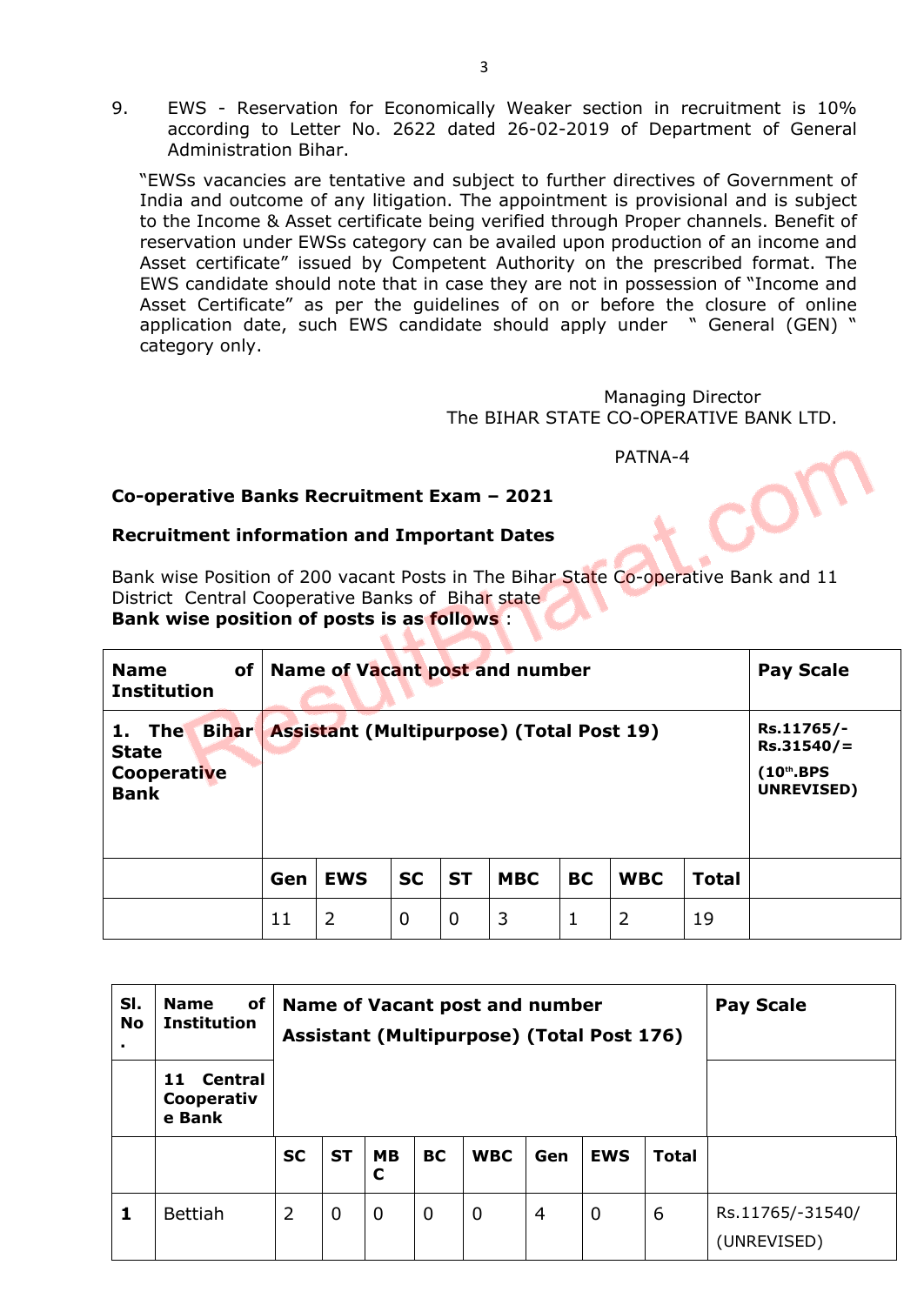| $\overline{\mathbf{2}}$ | Bhagalpur      | $\overline{4}$ | $\overline{0}$ | 5              | 3              | $\mathbf{1}$   | 11             | $\overline{2}$ | 26             | Rs.7200-<br>19300/(UNREVISED)      |
|-------------------------|----------------|----------------|----------------|----------------|----------------|----------------|----------------|----------------|----------------|------------------------------------|
| $\overline{\mathbf{3}}$ | Gopalganj      | $\overline{4}$ | $\overline{0}$ | $\overline{4}$ | $\overline{2}$ | $\overline{0}$ | 8              | $\overline{2}$ | 20             | Rs.11765-31540/<br>(UNREVISED)     |
| 4                       | Sasaram        | $\overline{2}$ | $\mathbf{1}$   | $\overline{4}$ | $\overline{2}$ | $\overline{0}$ | 9              | $\overline{2}$ | 20             | Rs.7200-<br>19300/(UNREVISED)      |
| 5                       | <b>ARA</b>     | 8              | $\mathbf{1}$   | 6              | $\mathbf 0$    | $\mathbf{1}$   | 21             | $\overline{4}$ | 41             | Rs. Rs.11765-31540/<br>(UNREVISED) |
| 6                       | Aurangaba<br>d | $\mathbf{1}$   | $\mathbf 0$    | $\mathbf{1}$   | $\mathbf{1}$   | $\overline{0}$ | $\overline{4}$ | $\mathbf 0$    | $\overline{7}$ | Rs.7200-19300/<br>(UNREVISED)      |
| $\overline{z}$          | Nawada         | $\overline{3}$ | $\overline{0}$ | $\overline{2}$ | $\overline{2}$ | $\overline{0}$ | 6              | $\mathbf{1}$   | 14             | Rs.6200-18300/<br>(UNREVISED)      |
| 8                       | Patliputra     | $\overline{3}$ | $\overline{0}$ | 5              | $\mathbf 0$    | $\mathbf{1}$   | 9              | $\overline{2}$ | 20             | Rs.11765-31540/<br>(UNREVISED)     |
| 9                       | Sitamarhi      | $\overline{2}$ | $\mathbf 0$    | $\overline{2}$ | $\mathbf 0$    | $\mathbf{1}$   | $\overline{4}$ | ه م            | 10             | 11765-31540<br>(UNREVISED)         |
| 10                      | Rohika         | $\mathbf 0$    | $\mathbf 0$    | $\mathbf{1}$   | 5              | $\overline{0}$ | 5              | $\mathbf{I}$   | 12             | 11765-31540<br>(UNREVISED)         |
| 11                      | Purnea         | $\overline{2}$ | $\overline{0}$ | $\overline{0}$ | $\overline{0}$ | $\overline{0}$ | $\overline{3}$ | $\mathbf 0$    | 05             | Rs.7200-<br>19300/(UNREVISED)      |
|                         | Total          | 31             | 02             | 30             | 15             | 04             | 84             | 15             | 181            |                                    |

## **Abbreviations :**

- **MBC - Most Backward Class**
- **BC \_ Backward Class**
- **WBC \_ Woman Backward Class**
- **SC \_ Scheduled Caste**
- 
- **ST \_ Scheduled Tribe Economically Weaker section**
- **Gen. \_ General**

Note : -

## 1. **RESERVATION :**

- a. Reservation will be given in terms of reservation rules/ regulations as per Govt. of Bihar.
- b. The benefit of reservation is given only to the permanent domiciles of Bihar. The Candidate who claims for BC/ MBC reservation benefit will have to submit the Caste Certificate issued by the Competent Authority of his/ her home district in the prescribed Performa of Govt. of Bihar issued before not more than a year. The Candidates belonging to SC/ST are required to submit only caste certificate issued by the competent authority of his/her home district.
- c. The Candidate who claims for reservation against relatives of Freedom Fighter as per Govt. of Bihar Resolution, will have to submit the

4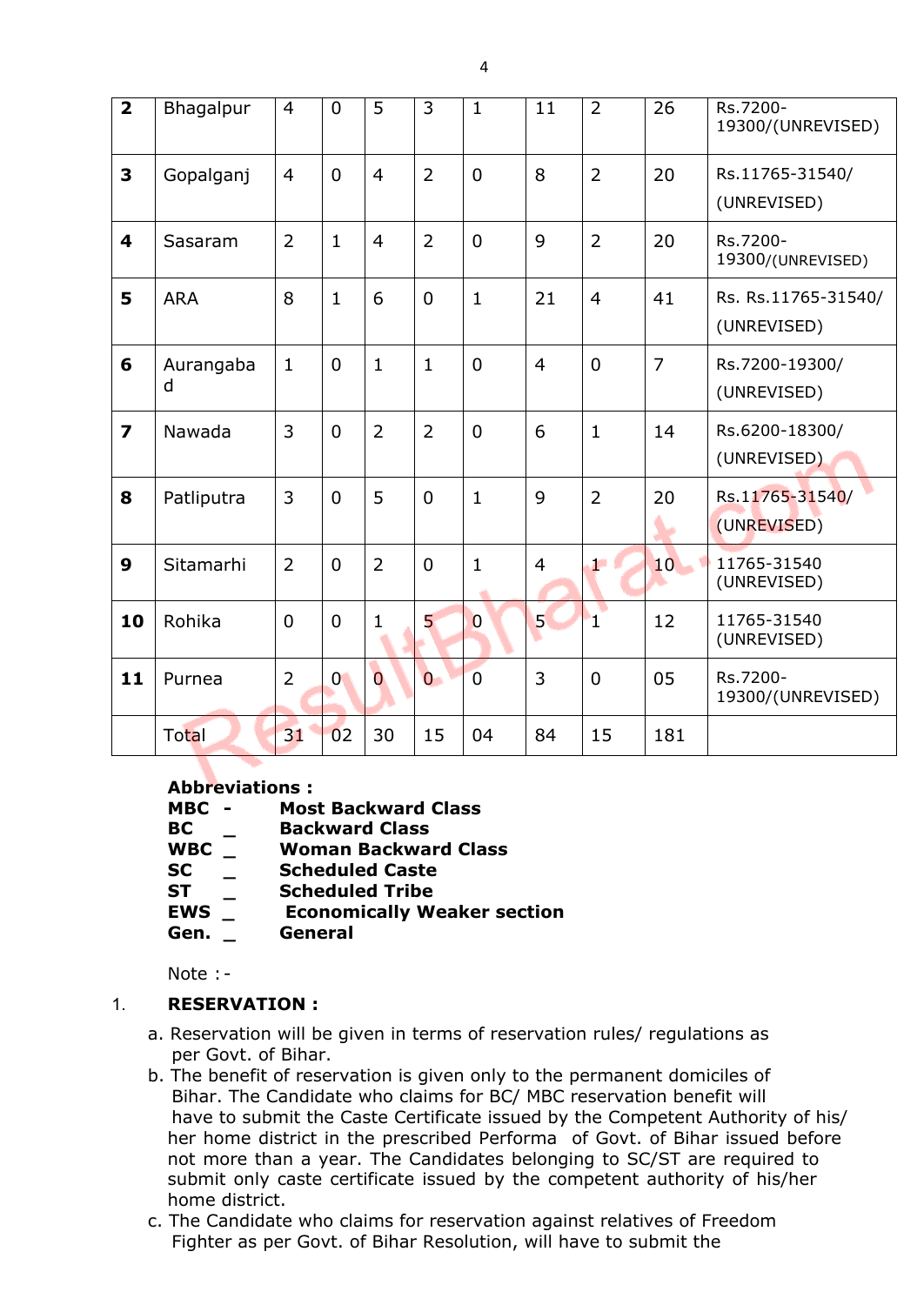Certificate issued by the Competent Authority in the prescribed Performa of Govt. of Bihar.

- d. The Candidate who claims for reservation under PWD category will have to follow all terms and condition get forth by Govt. of Bihar (Appendix enclosed).
- e. If a Candidate does not produce valid certificate of Caste & Freedom Fighter, Divyang persons. (as applicable), in original at the time of document's verification, his/ her claim for such reservation benefit will be forfeited and his/ her Candidature will be considered under UR category/ general candidate.
- **f.** EWS Reservation for Economically Weaker section in recruitment is 10% according to Letter No. 2622 dated 26-02-2019 of Department of General Administration Bihar.

"EWS vacancies are tentative and subject to further directives of Government of India and outcome of any litigation. The appointment is provisional and is subject to the Income & Asset certificate being verified through Proper channels. Benefit of reservation under EWSs category can be availed upon production of an income and Asset certificate" issued by Competent Authority on the prescribed format.

The EWS candidate should note that in case they are not in possession of "Income and Asset Certificate" as per the guidelines on or before the closure of online application date, such EWS candidate should apply under " General (GEN) " category only.

2. Allotment of Bank will be on the basis of merit and preferences given by the candidate, for various banks, provided the vacancy for that particular category in which a candidate qualifies, exists in the preferred Bank(s). For example, if a candidate gives First Preference to a Bank where there is no Vacancy for, he/she will be considered for next lower preference, where he/she has applied. Candidates shall indicate their preferences for the post of Assistant (Multipurpose) for all the aforesaid banks. Any application for change in the preferences indicated in the online form shall not be considered.

## **EDUCATIONAL QUALIFICATION (As on 01/01/2021) should be as follows :**

A Graduation Degree in any subject from a recognized university, or any equivalent qualification recognized by the Govt. of India. Knowledge of Computer is essential. A basic Diploma in computer application (DCA) is required.

Note : The date of passing the eligibility examination will be the date appearing on the mark sheet /Provisional certificate or the date on which the result was posted on the website of the university/institution.

## **Age (as on 01/01/2021) :**

Minimum Age : 21 years; Maximum Age: 33 years ( As on 01/01/2021). Candidates born not earlier than 02.01.1988 and not later than 01.01.2000 (both days inclusive) are only eligible to apply. Relaxation in age shall be given to the following :

- i) SC/ST candidates shall get relaxation of 5 years and MBC/WBC/BC get relaxation of 3 years as per Bihar State Govt. rule.
- ii) There is no reservation for EX-Serviceman so there is no relaxation in age and/or fee for them.
- iii) Divyang (Physically Handicapped Person) Candidates shall get age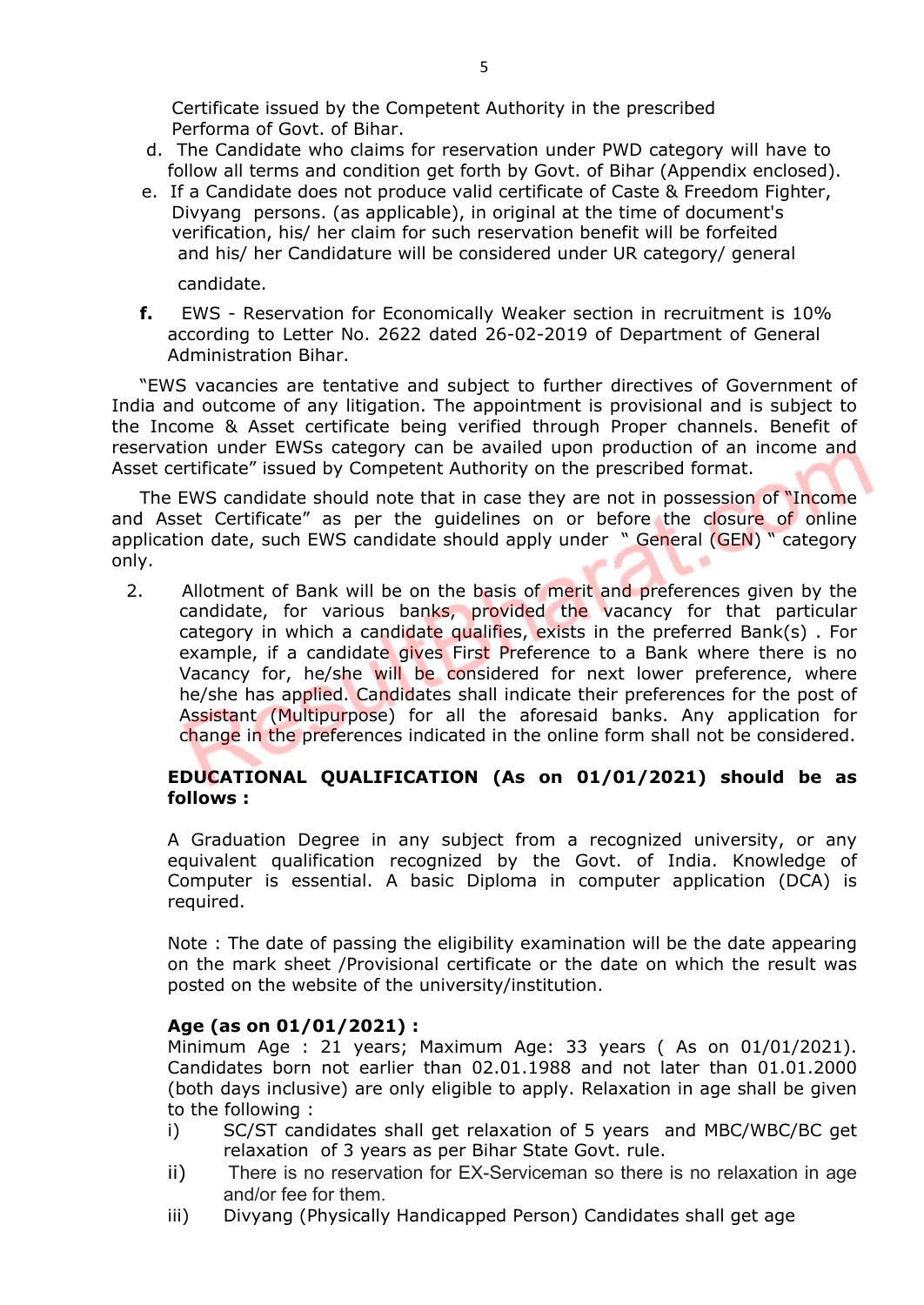relaxation by 10 years additionally in maximum age limit. She /He will have to produce necessary certificates in this respect.

iv) Relaxation of 5 years shall also be given to staff having working experience in Cooperative Banks registered in Bihar State.

## **The profile and pattern of online preliminary examination subject wise is as follows :**

| Sr. | Name of the tests       | No. of    | <b>Maximum</b> | <b>Duration</b> | <b>Medium of Exam</b> |  |  |  |  |  |  |  |
|-----|-------------------------|-----------|----------------|-----------------|-----------------------|--|--|--|--|--|--|--|
| No. |                         | Questions | <b>Marks</b>   |                 |                       |  |  |  |  |  |  |  |
|     | <b>English Language</b> | 30        | 30             | 20 Minutes      | English               |  |  |  |  |  |  |  |
|     | Reasoning               |           | 35             | 20 Minutes      | English and Hindi     |  |  |  |  |  |  |  |
|     | Quantitative Aptitude   |           | 35             | 20 Minutes      | English and Hindi     |  |  |  |  |  |  |  |
|     | <b>TOTAL</b>            | 100       | 100            | 60 Minutes      |                       |  |  |  |  |  |  |  |

#### **Pattern of Online Preliminary Examination**

#### **Pattern of Online Main Examination**

| Sr. | Name of the tests        | No. of           | <b>Maximum</b> | <b>Duration</b> | <b>Medium of Exam</b> |  |
|-----|--------------------------|------------------|----------------|-----------------|-----------------------|--|
| No. |                          | <b>Questions</b> | <b>Marks</b>   |                 |                       |  |
|     | Reasoning                | 40               | 40             | 35 Minutes      | English and Hindi     |  |
|     | Computer Knowledge       | 40               | 40             | 20 Minutes      | English and Hindi     |  |
|     | <b>General Awareness</b> | 40               | 40             | 20 Minutes      | English and Hindi     |  |
| 4   | English                  | 40               | 40             | 35 Minutes      | English and           |  |
|     | Language/Hindi           |                  |                |                 | Hindi                 |  |
|     | Language (Optional)      |                  |                |                 |                       |  |
|     | Quantitative Aptitude    | 40               | 40             | 35 Minutes      | English and Hindi     |  |
|     | <b>TOTAL</b>             | 200              | 200            | 150 Minutes     |                       |  |

Each correct answer will fetch one marks and for every wrong answer, 0.25 marks shall be deducted. The question paper shall be of objective multiple choice.

Each correct answer will fetch one marks and for every wrong answer, 0.25 marks shall be deducted. The question paper shall be of objective multiple choice.

#### **IDENTITY VERIFICATION**

#### **(i) DOCUMENTS TO BE PRODUCED**

In the examination hall, the call letter along with a photocopy of the candidate's photo identity (bearing exactly the same name as it appears on the call letter) such as PAN Card/Passport/ Permanent Driving License/ Voter's Card/ Bank Passbook with photograph / Photo identity proof issued by a Gazetted Officer/ People's Representative along with a **photograph**/Identity card issued by a recognized college/ university/Aadhar/ E-aadhar card with a photograph/Employee ID should submitted to the invigilator for verification. The candidate's identity will be verified with respect to his/her details on the call letter, in the Attendance List and requisite documents submitted. **If identity of the candidate is in doubt the candidate may not be allowed to appear for the Examination.**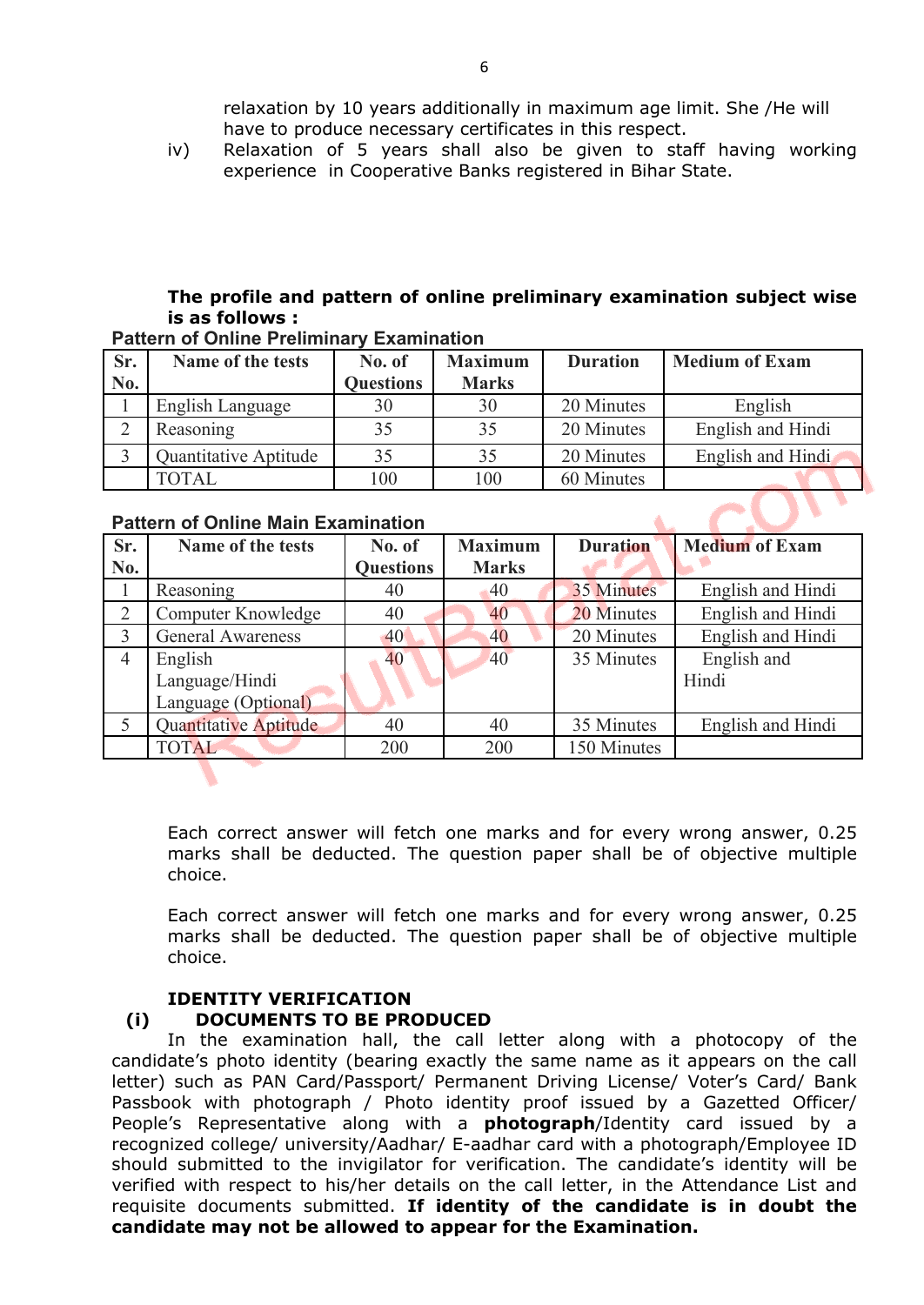- Ration Card and Learner's Driving License will not be accepted as valid id proof for this project.
- In case of candidates who have changed their name, they will be allowed only if they produce original Gazette notification/their original marriage certificate/ affidavit in original.

**Note: Candidates have to produce, in original, the same photo identity proof bearing the name as it appears on the online application form/call letter and submitted photocopy of the photo identity proof along with Examination call letter while attending the examination, without which they will not be allowed to take up the examination.**

**Note :-**Selection will be on the basis of marks obtained in the written test 10 times of vacant posts will be shortlisted for the Mains Examination.

**Note :** Selected candidates shall be appointed on the above mentioned emoluments on probation for a period of one years. During the probation period, the appointed candidates shall not be entitled to any benefits and allowances except the emoluments mentioned above and PF deductions shall be done as per rules.

#### **(ii) BIOMETRIC DATA-Capturing and Verification**

It has been decided to capture and verify the biometric data (right thumb impression or otherwise) and the photograph of the candidates on the day of the Online Main Examination for the candidates who qualify after the Preliminary examination and appear for the Main examination.

Please note : The biometric data and photograph will be captured/verified on the following occasions-

- (i) Before the start of the Main examination it will be captured
- (ii) At the end of Main examination before leaving the exam hall/ lab

(iii) At the time of document verification if provisionally allotted

Decision of the Biometric data verification authority with regard to its status (Matched or mismatched) shall be final and binding upon the candidates.

Refusal to participate in the process of biometric data capturing/ verification on any of the above mentioned occasions may lead to cancellation of candidature.

- $\checkmark$  If fingers are coated (stamped ink/ mehndi / colored...etc), ensure to thoroughly wash them so that coating is completely removed before the exam/ Document verification day.
- $\checkmark$  If fingers are dirty or dusty, ensure to wash them and dry them before the finger print (biometric) is captured.
- $\checkmark$  Ensure fingers of both hands are dry. If fingers are moist, wipe each finger to dry them.
- $\checkmark$  If the primary finger (right thumb) to be captured is injured/damaged, immediately notify the concerned authority in the test centre. In such cases impression of other fingers, toes etc may be captured.

The online examination shall be conducted at various centers. The candidate shall indicate his/her preference for one centre in the application form from the following :-

| Bihar | Arrah                     |
|-------|---------------------------|
| Bihar | <b>Aurangabad (Bihar)</b> |
| Bihar | <b>Bhagalpur</b>          |
| Bihar | Darbhanga                 |
| Bihar | Gaya                      |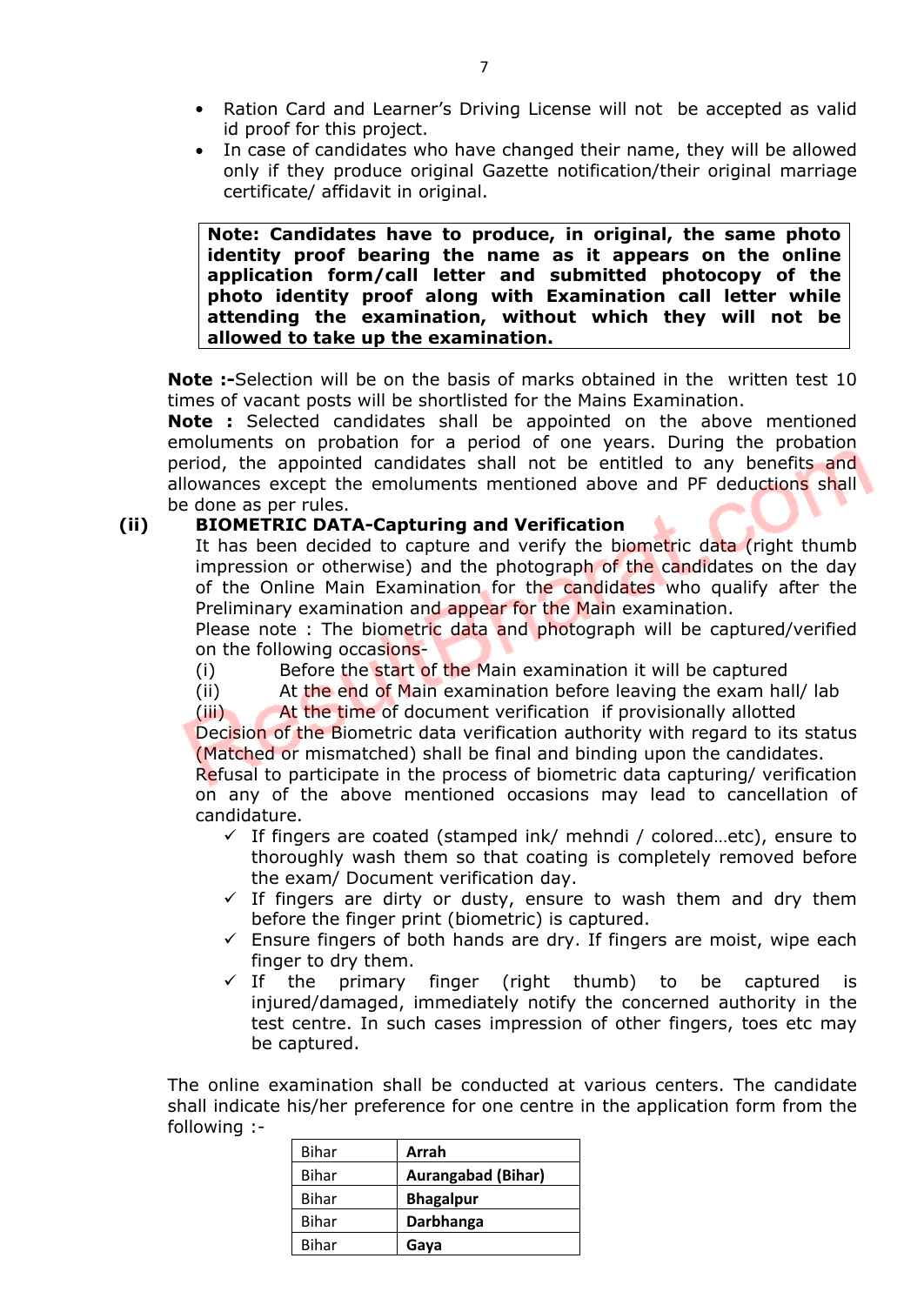| Bihar | <b>Muzaffarpur</b> |  |
|-------|--------------------|--|
| Bihar | Patna              |  |
| Bihar | <b>Purnea</b>      |  |
| Bihar | Samastipur         |  |

- 1. The examination will be conducted online in venues given in the respective call letters.
- 2. No request for change of Centre/Venue/date/session for Examination shall be entertained.
- 3. The BSCB, however, reserves the right to cancel any of the Examination Centers and/or add some other Centers at its discretion, depending upon administrative feasibility, logistics etc.
- 4. The BSCB also reserves the right to allot the candidate to any centre other than the one he/she has opted for.
- 5. Candidate will appear for the examination at an Examination Centre at his/her owns risk and expenses and The BSCB shall not be responsible for any injury or losses etc. of any nature.
- 6. Choice of centre once exercised by the candidate will be final.
- 7. If sufficient number of candidates does not opt for a particular centre for "Online" examination, The BSCB reserves the right to allot any other adjacent centre to those candidates OR if the number of candidates is more than the capacity available for online exam for a centre, The BSCB reserves the right to allot any other centre to the candidate.

#### **General Instructions :**

- 1. The candidates must read the rules and regulations carefully.
- 2. Incomplete application form shall not be accepted.
- 3. Since the application is online, the information submitted by the candidates shall be presumed to be right for entrance in the exam, but subsequently, if the candidate is selected, he/she shall be considered for appointment when he/she submits all the required original documents to the concerned officer.
- 4. If, at any time, it comes to the notice that the candidate did not possess the required qualifications at the time of filling the application form, his/her application shall be cancelled at any stage of the selection process even though he/she may have been selected.
- 5. Merely indicating in the application form any special Class (SC/St/BC/MBC/WBC) while he/she does not belong to that class shall not entitle the candidate for employment and any wrong information shall be treated as misconduct and his/her application can be cancelled at any stage of detection of the false information.
- 6. Before joining as probationers, the selected candidates have to fulfill all the necessary formalities fixed by the bank and shall execute a Three years service bond with the concerned bank as per the guidelines. of the Cooperative Department.
- 7.Bond at the time of Appointment:-At the time of Appointment a Sum of Rs. 75,000/- as a Bond will be Signed by Assistant grade in case of resignation from service. Time Period for the said Bond is valid up to three ears from date of Appointment in case of selection in BSCB.
- 8. Probation period shall be of 1 year. Further, selected candidates will have to pass computer efficiency test within 1 year of probation period. Confirmation shall be done on successful completion of probation period.
- 9. For appointment, the selected candidates before joining duty shall complete the necessary formalities decided by the bank which includes the candidate's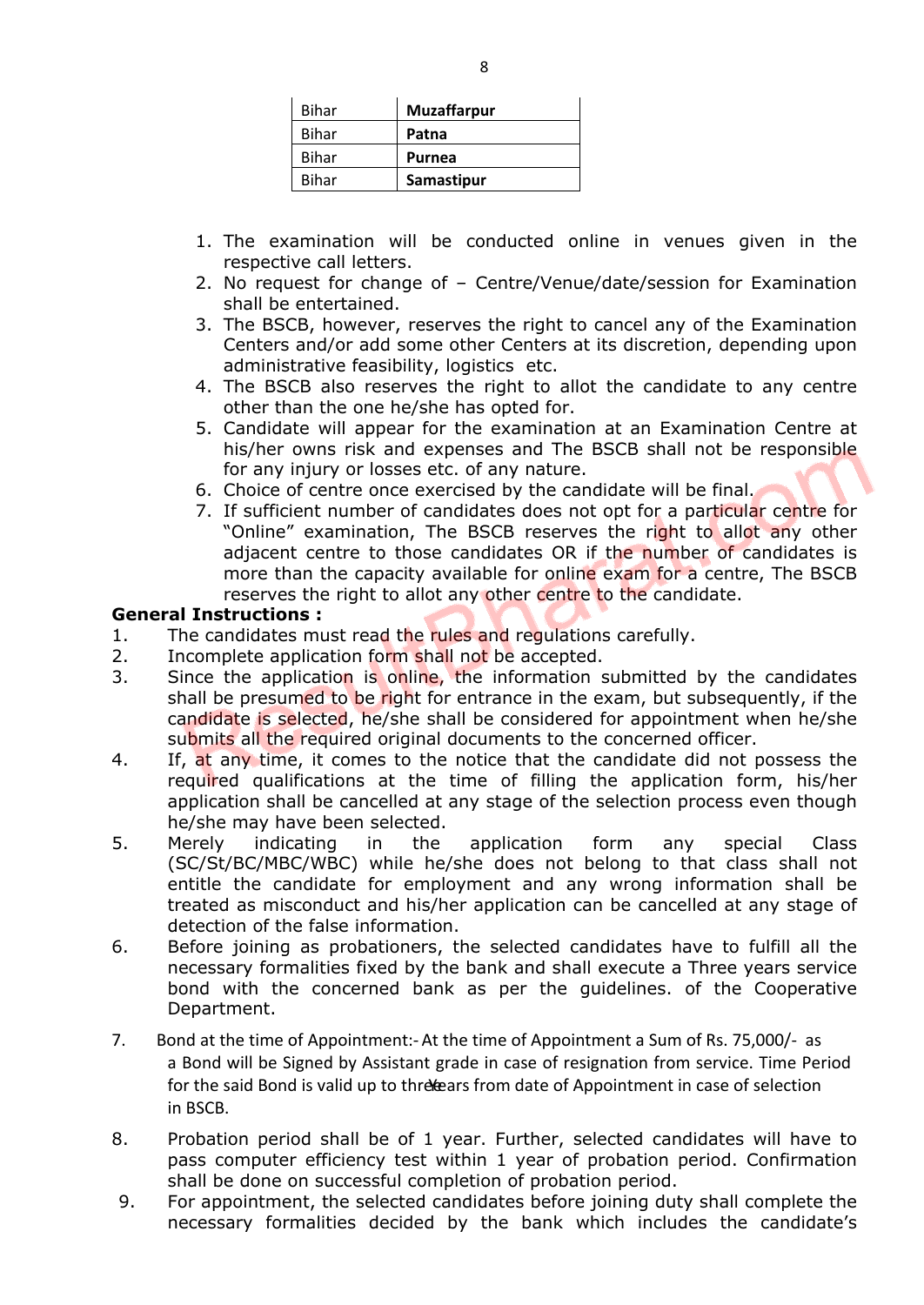medical test, police verification, personal guarantee and financial fidelity as decided by the bank.

10. Since the application is being sought online and no other documents have been sought at the time of application, the candidate has to ensure that they possess all the qualifications for the post applied for. The candidate shall appear in the exam at his/her own responsibility, merely appearing in the examination does not entail right of selection .

#### **11. Fees once paid shall not be refunded.**

- 12. For any litigation, the area of jurisdiction shall be Patna and corresponding District Central Cooperative Bank.
- 13. Candidate shall not be allowed to appear in the online examination without the call letter and stipulated documents mentioned on it.
- 14. The name of the candidate or his/her father/husband and the Date of Birth shall be indicated in the application form as it appears in the  $10<sup>th</sup>$  Class mark sheet/certificate as well as on the valid Identity Card. Any change/alteration found will subject to cancellation of the candidature.
- 15. The examination is being conducted as per the orders of Registrar, Cooperative Societies, Bihar issued under Rule 39 of the Bihar Cooperative Societies Rules. In case any dispute relating to the selection process arises, the decision of the Registrar, Cooperative Societies, Bihar, shall be final.
- 16. Candidates will have to visit BSCB website for downloading call letters for online test. Intimation for downloading call letter will also be sent through email/SMS. Once the candidate clicks the relevant link, he/she can access the window to download the call letter. The candidate is required to use (i) Registration Number/Roll Number (ii) Password/Date of Birth for downloading the call letter. Candidate needs to affix recent recognizable photograph on the call letter, preferably the same as provided during registration, and appear at the examination centre with (i) Call Letter (ii) Photo Identity Proof as stipulated in clause D (Identity Verification at Page 8) above and also specified in the call letter, and photocopy of the same Photo Identity Proof as brought in original.
- 17 CANDIDATES REPORTING LATE i.e. 30 minutes after the reporting time specified on the call letter for Examination will not be permitted to take the examination. The possibility for occurrences of some problem in administration of the examination cannot be ruled out completely which may impact test delivery and/or result from being generated. In that event, every effort will be made to rectify such problem, which may include movement of candidates, delay in test. Conduct of re-exam is at the absolute discretion of test conducting body. Candidates will not have any claim for a re-test. Candidates not willing to move or not willing to participate in the delayed process of test delivery shall be summarily rejected form the process.
- 18 Decision of BSCB in all matters relating to recruitment will be final and binding on the candidate. No correspondence or personal enquiries shall be entertained by The BSCB in this behalf.
- 19 **If the examination is held in more than one session, the scores across various sessions will be equated to adjust for slight differences in difficulty level of different test batteries** used across sessions. More than one session may be required if the node capacity is less or some technical disruption takes place at any center or for any candidate.
- 20 The BSCB would be analyzing the responses (answers) of individual candidates with those of other candidates to detect patterns of similarity of right and wrong answers. If, in the analytical procedures adopted by BSCB in this regard, it is inferred/concluded that the responses have been shared and scores obtained are not genuine/valid, BSCB reserves the right to cancel the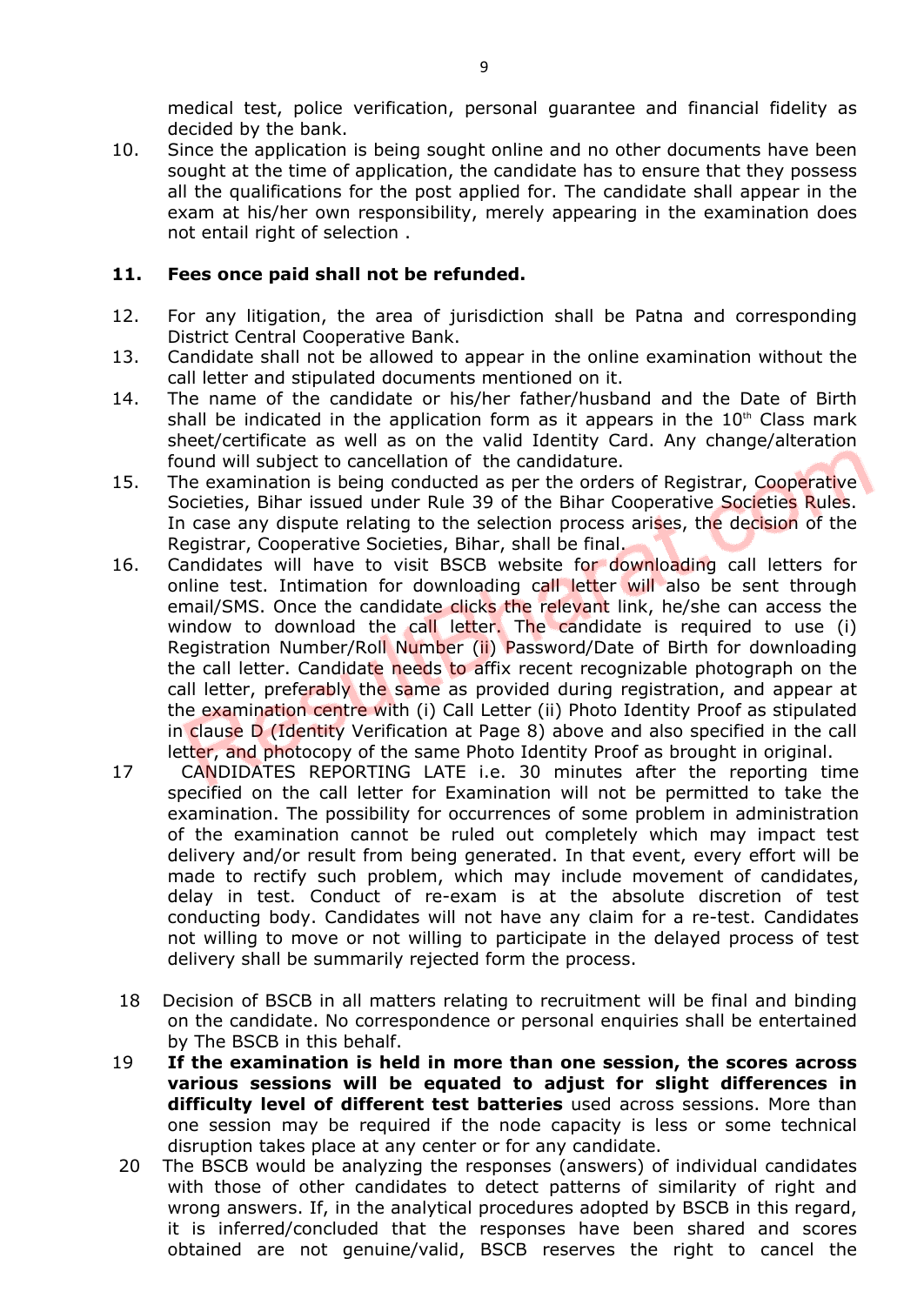candidature of the concerned candidates and the result of such candidates will be disqualified

21 Instances for providing incorrect information and/or process violation by a candidates For selection in the Bihar State Cooperative Bank Ltd. and any of the 11 Cooperative banks mentioned, the preferences should be indicated at the time of submitting the application. Successful candidates shall be selected on the basis of merit, preferences and vacancies in the banks.

#### 22 **HOW TO APPLY ;**

#### **DETAILED GUIDELINES/PROCEDURES FOR**

- **A. APPLICATION REGISTRATION**
- **B. PAYMENT OF FEES**
- **C. PHOTOGRAPH & SIGNATURE SCAN AND UPLOAD**

#### **D. GUIDELINES FOR CANDIDATES**

Candidates can apply online only from **09-03-2021 to 26-03-2021** and no other mode of application will be accepted.

#### **IMPORTANT POINTS TO BE NOTED BEFORE REGISTRATION Before applying online, candidates should :**

- i. Scan their :
	- Photograph  $(4.5cm*3.5cm)$
	- Signature
	- Left thumb impression (If candidate is not having left thumb, he/she may use his/her right thumb. If both thumbs are missing, the impression of one of the fingers of the left hand starting from the forefinger should be taken. If there are no fingers on the left hand, the impression of one of the fingers of the right hand starting from the forefinger should be taken. If no fingers are available, the impression of left toe may be taken. In all such cases where left thumb impression is not uploaded, the candidate should specify in the uploaded document the name of finger and the specification of left/right hand or toe).
	- A hand written declaration(text given below)( in case of candidates who cannot write may get the text of declaration typed and put their left hand thumb impression below the typed declaration and upload the document as per specifications).

Ensuring that the all these scanned documents adhere to the required specifications as given in Annexure III to this Advertisement.

- ii. signature in CAPITAL LETTER will NOT be accepted.
- iii. The left thumb impression should be properly scanned and not smudged
- iv. The text for the hand written declaration is as follows-
- I -------------(Name of the candidate), hereby declare that all the information submitted by me in the application from is correct, true, and valid. I will present the supporting documents as and when required."
- V The above mentioned hand written declaration has to be in the candidate's hand writing and in English only. If it is written by anybody else or in any other language, the application will be considered as invalid.
- Vi Keep the necessary details/documents ready to make Online Payment of the requisite application fee/ intimation charges.
	- Vii have a valid personal email ID, which should be kept active till the completion of this round of common Recruitment Process. IBPS may send call letters for Examination etc. through the registered e-mail ID. Under no circumstances, a candidate should share with/mention e-mail ID to / of any other person. In case a candidate does not have a valid personal e-mail ID,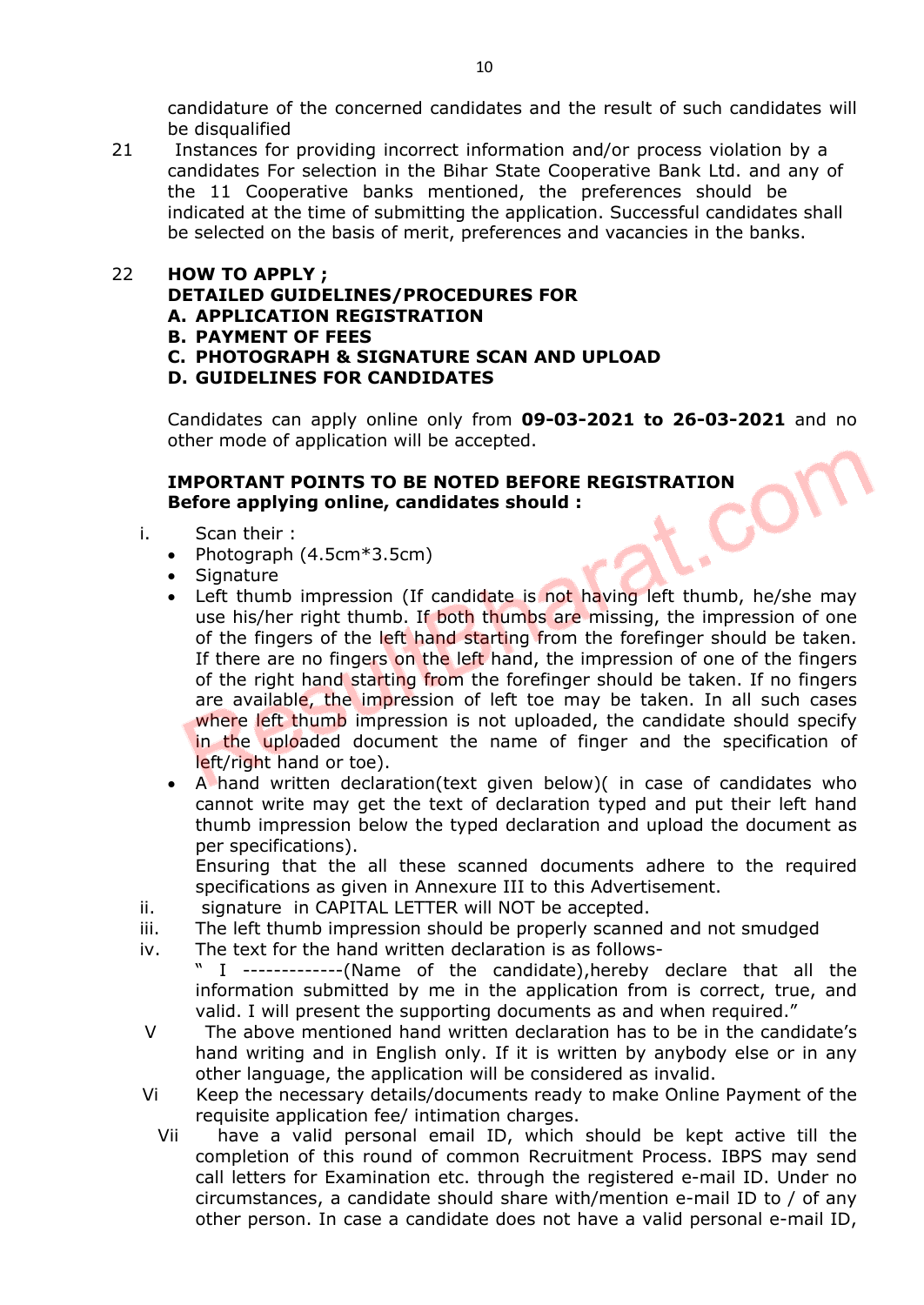## **APPLICATION FEES/INTIMATION CHARGES (NON REFUNDABLE) PAYMENT OF FEE ON-LINE -09-03-2021 to 26-03-2021**

Bank Transaction charges for online payment of application fees/intimation charges will have to be borne by the candidate.

## **A. Application Procedure**

- 1. Click on the option "APPLY ONLINE" which will open a new screen.
- 2. To register application, choose the tab "Click here for New Registration" and enter Name, Contact details and Email-ID. A Provisional Registration Number and Password will be generated by the system and displayed on the screen. Candidate should note down the Provisional Registration Number and Password. An Email & SMS indicating the Provisional Registration number and Password will also be sent.
- 3. In case the candidate is unable to complete the application form in one go, he/she can save the data already entered by choosing "SAVE AND NEXT" tab. Prior to submission of the online application candidates are advised to use the "SAVE AND NEXT" facility to verify the details /get the details verified in the online application form carefully to ensure that the same are correct prior to final submission.
- 4. Candidates are advised to carefully fill and verify the details filled in the online application themselves as no change will be possible/entertained after clicking the FINAL SUBMIT BUTTON.
- 5. The Name of the candidate or his /her Father/Husband etc. should be spelt correctly in the application as it appears in the Certificates/ Mark sheets and in the Identity Card. Any change/alteration found may disqualify the candidature.
- 6. Validate your details and Save your application by clicking the 'Validate your details' and "Save & Next" button.
- 7. Candidates can proceed to upload Photo & Signature as per the specifications given in the Guidelines for Scanning and Upload of Photograph and Signature detailed under point "C".
- 8. Candidates can proceed to fill other details of the Application Form.
- 9. Click on the Preview Tab to preview and verify the entire application form before FINAL SUBMISSION.
- 10. Modify details, if required, and click on "FINAL SUBMIT" only after verifying and ensuring that the photograph, signature uploaded and other details filled by you are correct.
- 11. Click on "Payment" Tab and proceed for payment.
- 12. Click on "Submit" button.

# **B.PAYMENT OF FEES**

# **ONLINE MODE**

**1. EXAMINATION FEE :-**

Assistant (Multipurpose) Rs. 550/- (For SC/ST/PH) Rs. 750/-(For Gen. OBC and others)

- 2. The application form is integrated with the payment gateway and the payment process can be completed by following the instruction :-
- 3. The payment can be made by using only Debit Cards (RuPay/Visa/Master Card/Maestro), Credit Cards, Internet Banking, IMPS, Cash Cards/ Mobile Wallets.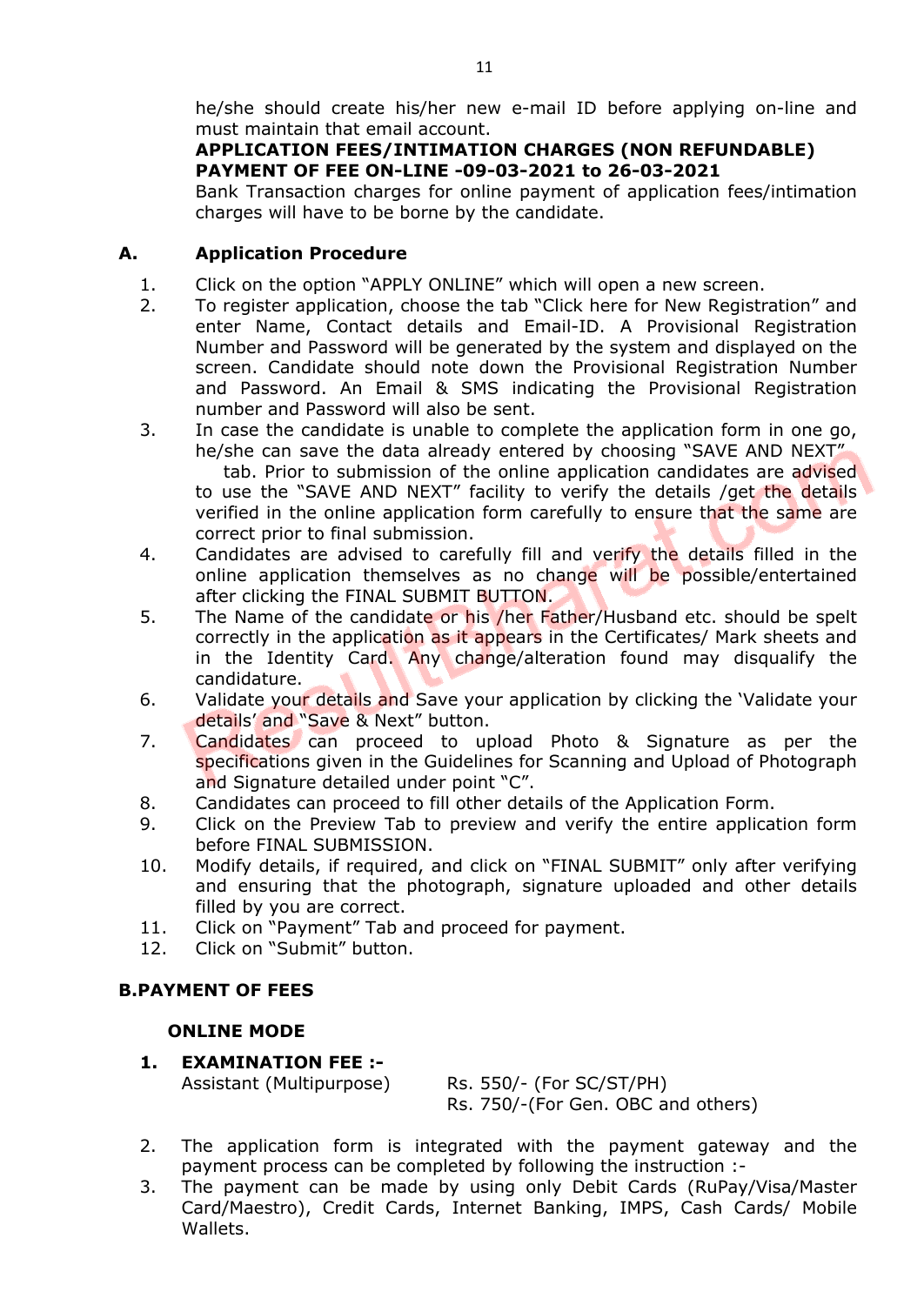- 4. After submitting your payment information in the online application form, PLEASE WAIT FOR THE INTIMATION FROM THE SERVER. DO NOT PRESS BACK OR REFRESH BUTTON IN ORDER TO AVOID DOUBLE CHARGE.
- 5. On successful completion of the transaction, an e-Receipt will be generated.
- 6. Non-generation of 'E-Receipt' indicates PAYMENT FAILURE. On failure of payment, Candidates are advised to login again using their Provisional Registration Number and Password and repeat the process of payment.
- **7.** Candidates are required to take a printout of the e-Receipt and online Application Form. **Please note that if the same cannot be generated, online transaction may not have been successful.**
- **8.** For Credit Card users: All charges are listed in Indian Rupee. If you use a non-Indian credit card, your bank will convert to your local currency based on prevailing exchange rates.
- **9.** To ensure the security of your data, please close the browser window once your transaction is completed.
- **10.** There is facility to print application form containing fee details after payment of fees.

## **C. GUIDELINES FOR PHOTOGRAPH & SIGNATURE SCAN AND UPLOAD**

- IN CASE THE FACE IN THE PHOTOGRAPH OR SIGNATURE IS UNCLEAR, THE APPLICATION MAY BE REJECTED.
- CANDIDATE MAY EDIT THE APPLICATION AND RE-UPLOAD THE PHOTOGRAPH/ SIGNATURE IN SUCH CASE. a. PHOTOGRAPH IMAGE ;
- Photograph must be a recent passport size color picture.
- The picture should be against a light-colored, preferably white, background.
- Look straight at the camera with a relaxed face.
- If the picture is taken on a sunny day, have the sun behind you, or place yourself in the shade, so that you are not squinting and there are no harsh shadows.
- If you have to use flash, ensure there's no "red-eye".
- If you wear glasses make sure that there are no reflections and your eyes can be clearly seen.
- Caps, hats and dark glasses are not acceptable. Religious headwear is allowed but it must not cover your face.
- Dimensions 200x230 pixels (preferred).
- Size of file should be between 20kb-50kb.
- Ensure that the size of the scanned image is not more than 50KB. If the size of the file is more than 50KB, adjust the settings of the scanner such as the DPA resolution, no. of colors etc., during the process of scanning.

## **SIGNATURE IMAGE :**

- The applicant has to sign on white paper with Black Ink pen.
- The signature must be signed only by the applicant and not by any other person.
- At the time of examination the signature on the attendance sheet should match with the uploaded signature.
- Dimensions 140x60 pixels (preferred).
- Size of file should be between 10kb-20kb.
- Ensure that the size of the scanned image is not more than 20KB.
- $\bullet$

## **SCANNING THE PHOTOGRAPH &SIGNATURE :**

- Set the scanner resolution to a minimum of 200 dpi (dots per inch).
- Set Color to True Color.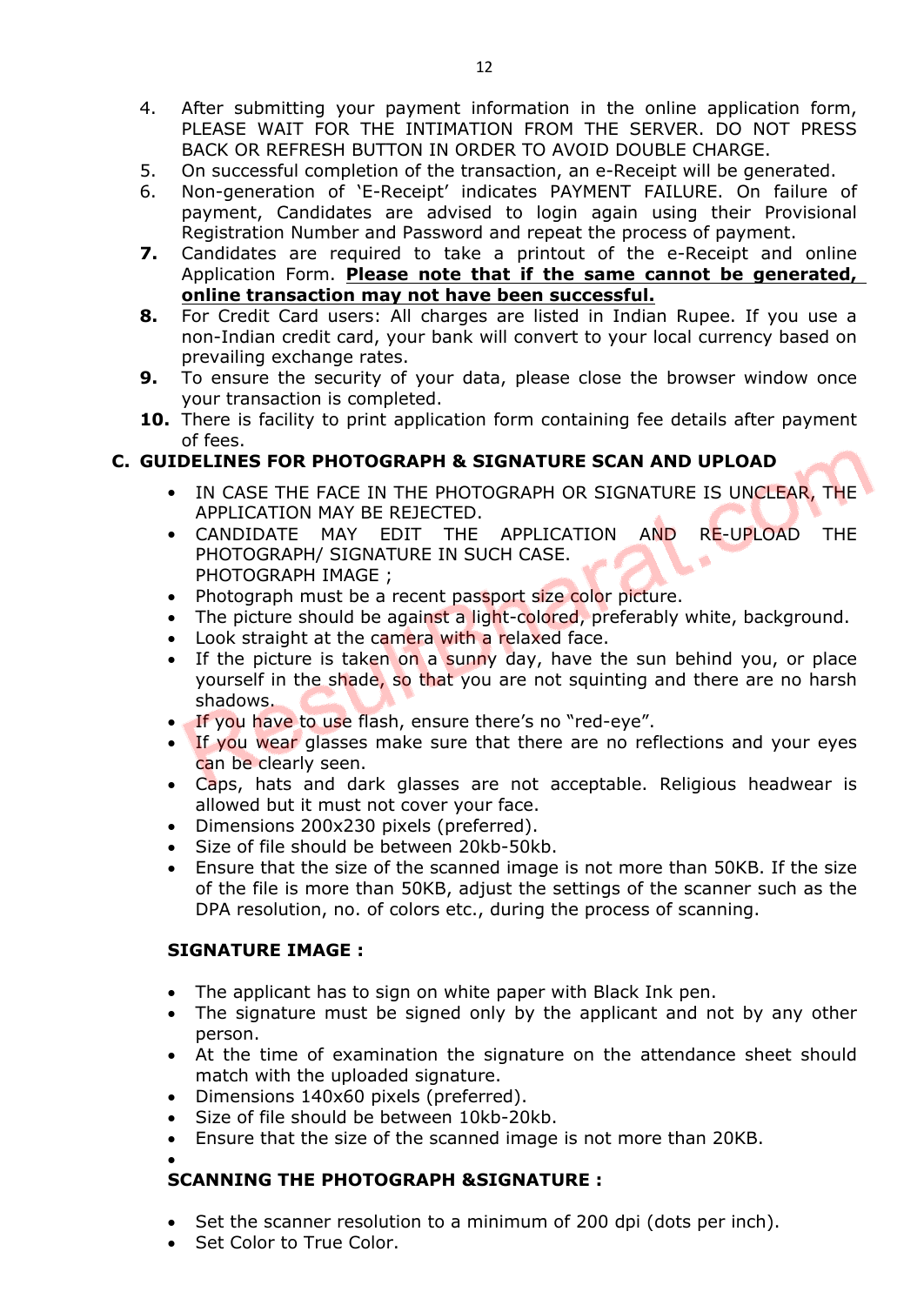- File Size as specified above.
- Crop the Image in the scanner to the edge of the photograph/signature, then use the upload editor to crop the image to the final size (as specified above).
- The image file should be JPG or JPEG format. An example file name is: image01.jpg or image01. jpeg Image dimensions can be checked by listing the folder files or moving the mouse over the file image icon. Candidates using MS Windows/MS Office can easily obtain photo and signature in jpeg format not exceeding 50KB & 20 KB respectively by using MS Paint or MS Office Picture Manager. Scanned photograph and signature in any format can be saved in jpg format by using 'Save As' option in the File menu and size can be reduced below 50 KB (photograph) & 20 KB (signature) by using crop and then resize option [Please see point (i) & (ii) above for the pixel size] in the 'Image' menu. Similar options are available in other photo editor also.

If the file size and format are not as prescribed, an error message will be displayed.

While filling in the Online Application Form, the candidate will be provided with a link to upload his photograph and signature.

## **Procedure for Uploading the Photograph and Signature**

- There will be two separate links for uploading Photograph and Signature.
- Click on the respective link "Upload Photograph/Signature"
- Browse & Select the location where the Scanned Photo/Signature file has been saved.
- Select the file by clicking on it.
- Click the 'Upload' button.

## **D. Guidelines for Candidates**

1. Guidelines for Persons with Disabilities using a Scribe

The visually impaired candidates and candidates whose writing speed is affected by cerebral palsy can use their own scribe at their cost during the online examination. In all such cases where a scribe is used, the following rules will apply:

- The candidate will have to arrange his/her own scribe at his/her own cost.
- The scribe may be from any academic stream.
- Both the candidate as well as scribe will have to give a suitable undertaking confirming that the scribe fulfils all the stipulated eligibility criteria for a scribe mentioned above. Further, in case it later transpires that he/she did not fulfill any laid down eligibility criteria or suppressed material facts, the candidature of the applicant will stand cancelled, irrespective of the result of the examination.
- The same scribe cannot be used by more than one candidate. In addition, the scribe arranged by the candidate should not be a candidate for the examination. If violation of the above is detected at any stage of the process, candidature of both the candidate and the scribe will be canceled. Candidates eligible for, and who wish to use, the services of a scribe in the examination should invariably carefully indicate the same in the online application form. Any subsequent request may not be favorably entertained.

#### 23. **ACTION AGAINST CANDIDATES FOUND GUILTY OF MISCONDUCT/USE OF UNFAIR MEANS :**